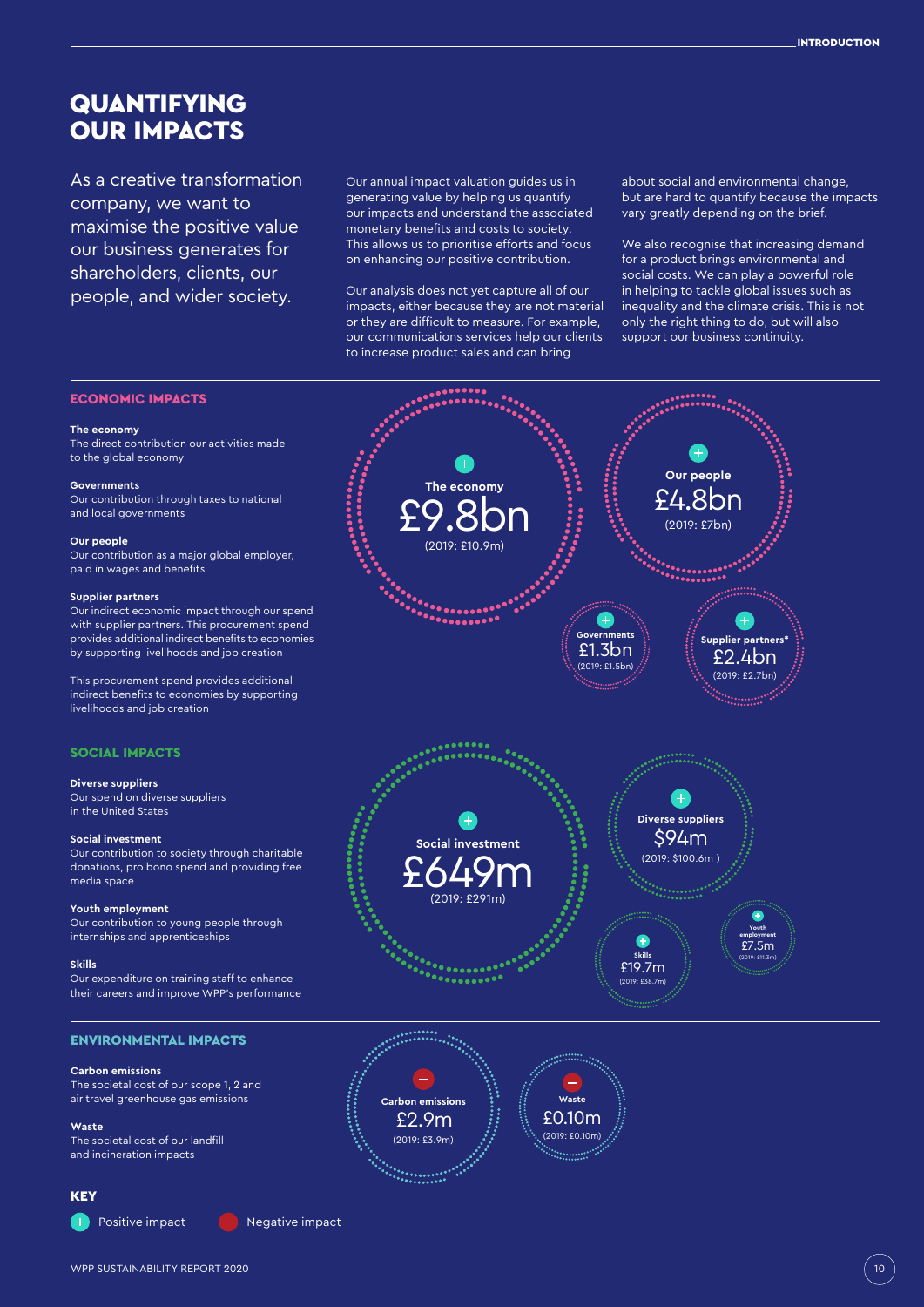# QUANTIFYING OUR IMPACTS CONTINUED

## ECONOMIC IMPACTS

WPP makes a significant direct and indirect positive contribution to economies throughout the world.

The salaries and payments we make enable our people to buy goods and services and our suppliers to create, or at least maintain, jobs and spend in the economy.

WPP directly contributes to the global economy through its Gross Value Added and tax payments to national and local

governments. These tax payments enable investments in social infrastructure and services necessary for a well-functioning society. The considerable indirect taxes and wages associated with our supplier and customer activities are not included in this assessment.

Analysis of the economic impact relating to our work on Covid-19 is outlined further on page 47.

## **To learn more about:**

- **Our approach to taxation, see page 57**
- **Our approach to reward and remuneration, see page 15**

## SOCIAL IMPACTS

We support social and charitable activities through cash donations, by undertaking pro bono work and negotiating free media space for charity campaigns. This year we started to track our social investment contributing to diversity, equity and inclusion, and we committed to investing \$30 million over the next three years to fund anti-racism programmes.

In addition, in 2020 we provided support for mitigating the social impact of Covid-19 (see page 47).

We build human capital through providing internship and apprenticeship opportunities, as well as by training our staff at all levels.

## ENVIRONMENTAL IMPACTS

Businesses still do not bear the true societal costs incurred as a result of their greenhouse gas (GHG) emissions. Our analysis calculates the hidden cost of our contribution to climate change through our scope 1 and 2 carbon emissions.

Waste generation causes further societal costs linked to GHG and other air emissions, as well as potential odour and visual impacts from landfill and incineration. Details of our commitment to phase out single-use plastics in our offices are included on page 35.

The former enhances young people's future prospects while the latter increases the valuable skill base within the company helping to improve WPP's future performance.

In the United States, we continue to track certified diverse supplier spend, including women- and minority-owned businesses. This spend, though small, benefits poorer communities and regional economies; and brings value to WPP through enabling us to incorporate different and innovative perspectives within our work.

Increasing demand for a product may also bring social and environmental costs. These are hard to quantify because the impacts vary greatly depending on the brief.

Water and biodiversity impacts are excluded from this impact valuation as they are not considered material issues for WPP. However, we recognise that these issues may be material at a local level, especially for our Campuses. These are all designed to a high internationally recognised green building standard and many provide green space which, amongst other things, helps support local biodiversity, improve air quality, slow water run-off and

enhance employee wellbeing.

## **To learn more about:**

- **Our social investment, see pages 43-48**
- **Our approach to training and development, see pages 16-17**
- **Our approach to diversity, equity and inclusion, see pages 18-23, and supplier diversity, see page 53**

**To learn more about:**

- **Our net zero carbon reduction targets, see page 30**
- **Our plastics initiative and approach to waste and recycling, see page 35**
- **The environmental impact of our Campuses, see page 32**
- **The methodology used to evaluate our impacts, see pages 61-63**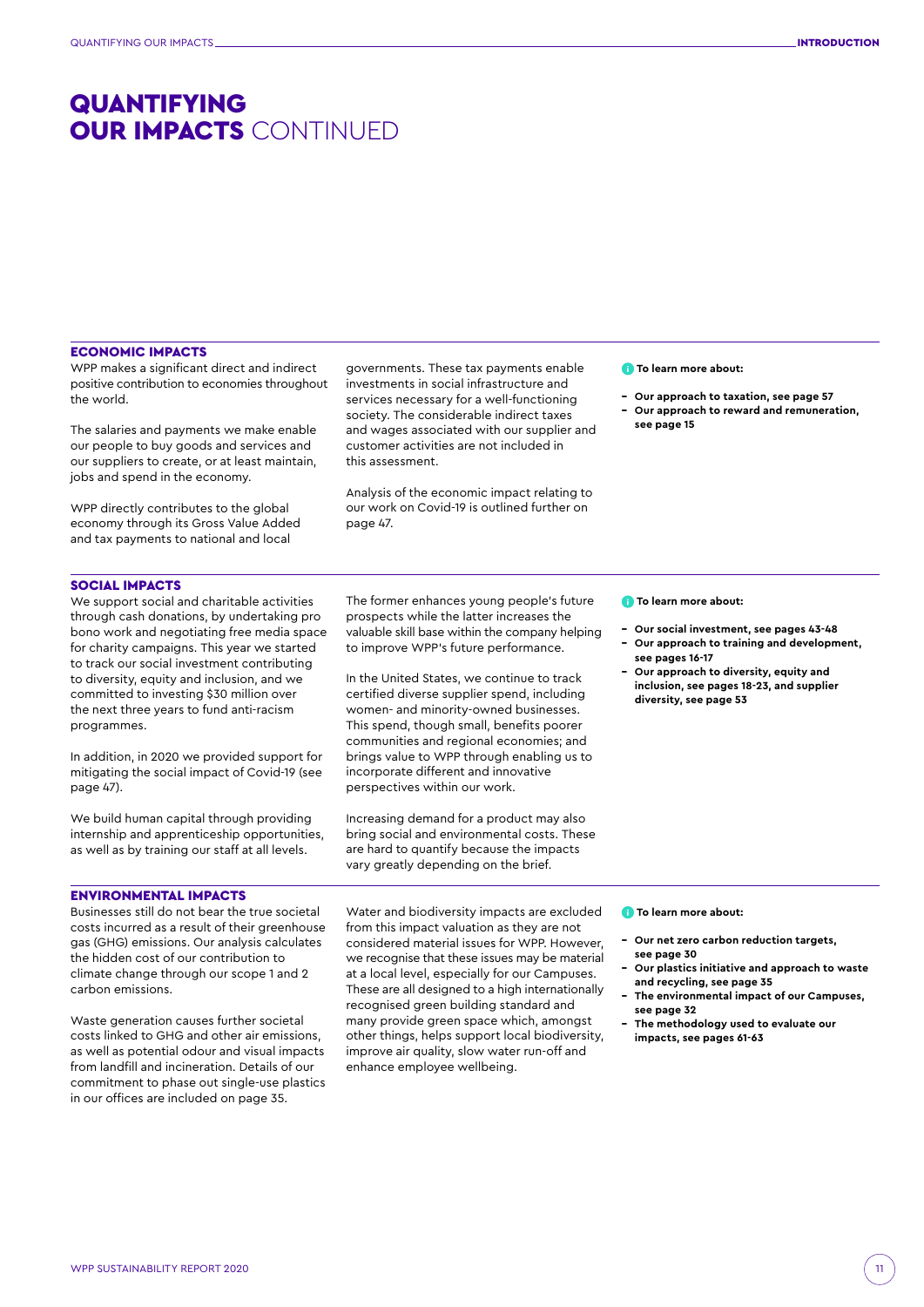## QUANTIFYING OUR IMPACTS: METHODOLOGY AND RESULTS

This section explains the results, principles, methods and data used in quantifying the economic, social and environmental impacts associated with our operations.

## **For a summary of the results see pages 10 and 11**

This analysis was carried out with Sustain Value and is based on established social and environmental accounting techniques.

This is the eighth year we have carried out this research to assess and quantify our impacts. We followed broadly the same approach as previous years.

This year we have included new impact valuation assessments relating to i) media campaigns we have supported around mitigating Covid-19 impacts; ii) our investments in diversity, equity and inclusion; and iii) our scope 3 carbon impacts for 2019.

The overall findings should be viewed in light of the following considerations:

- **impacts:** we have captured only a relatively limited selection of the important sustainability impacts associated with our business. There are opportunities to expand this further to enable more comprehensive reporting;
- **methods:** to calculate our impacts we have used, wherever possible, recognised methodologies, models and academic research; and
- **data:** we have used proxy data, from secondary sources and extrapolations, to address any data gaps. This means that findings in some areas are based on estimated figures.

Here we explain in more detail the results and our approach to calculating each measure.

### ECONOMIC IMPACTS **GROSS VALUE ADDED: £9.8 BILLION ECONOMIC IMPACT**

The direct contribution our activities make to the worldwide economy is measured as Gross Value Added (GVA). This is calculated as the financial value of the services we sell (our revenues) minus the pass-through costs of all inputs directly related to delivery of these services. The value of services we produce stands at £12 billion for 2020. This income is used to cover operating costs and taxes, and dividends.

## **PAYROLL: £4.8 BILLION IN SALARIES AND BENEFITS**

Our contribution through payroll is calculated based on salaries and benefits (excluding social security costs) as disclosed in the Company's audited financial statements for 2020.

## **TAXES: £1.3 BILLION PAID TO GOVERNMENTS**

Payments of taxes to national and local governments, including corporation and overseas taxes (£0.4 billion), employer and employee taxes including estimated social security (totalling £915 million) and other taxes (primarily property taxes) (£42 million), enables them to invest in local socio-economic development. Our contribution through taxes is calculated based on tax payments as disclosed in the Company's audited financial statements for 2020.

## **SUPPLY CHAIN: £2.4 BILLION INDIRECT ECONOMIC BENEFIT**

In 2020, we spent an estimated £4.4 billion with our supplier partners, resulting in an estimated societal benefit to the economy of £2.4 billion. This figure was derived based on a GVA multiplier assessment undertaken using 2016-2017 procurement spend. Data is from our spend analytics system which tracks direct costs (advertising production and research operations) and indirect costs (facilities, IT, telecoms, travel and professional services). Our media spend on behalf of clients is excluded from these figures.

The impact of our supply chain, our indirect economic impact, was calculated using the same overall percentage GVA multiplier calculated for the 2017 Impact Valuation Report. That multiplier was established by analysing our expenditure on suppliers broken down by country, sector and type of spend. The 2016-2017 spend for each sector was converted into an estimate of GVA using gross value-added data from relevant sectors obtained from UN data.

There are several limitations associated with this approach worth noting. Firstly, we are assuming the same broad pattern of expenditure as for the 2017 data which was used to obtain a weighted average overall percentage GVA that was applied to the total 2020 spend. Secondly, we only focused on those countries with the greatest spend (top 15 countries). Finally, around 10% of the spend was recorded as "uncategorisable" and assumed to have an average GVA spend multiplier.

## **INDIRECT CLIENT IMPACT: NOT QUANTIFIED**

The communications services we provide create a further indirect benefit by helping our clients to increase their revenues, which stimulates growth and helps create jobs.

However, we also recognise that the associated increase in production and consumption will result in other indirect environmental and social costs. We are still considering ways of measuring these.

## SOCIAL IMPACT

## **PRO BONO WORK: c.£108 MILLION SOCIAL BENEFIT** The direct value of our pro bono work was

£12.6 million in 2020, based on the fees that organisations would have paid for our work. When the full potential societal benefit is taken into account, the overall benefit to society may be in the order of £108 million.

The benefits of pro bono work (primarily undertaken for the benefit of charities) are difficult to quantify. They include things such as helping to improve health and wellbeing in communities. Outcomes are often not measured and, if they are measured by the charity, results are not always shared with WPP. For the purposes of this assessment, we undertook a literature review of reports and papers (ie secondary data) four years ago to ascertain the average social return on investment (SROI) ratio generated by the same categories as those represented by the pro bono work undertaken. This included arts, education, environment, health, human rights and local community.

This year we added a new "inclusion and diversity" category, including a separate record for "anti-racism" work. This category had an overall direct spend value of £0.4 million with an estimated societal impact value of £4.6 million. Additional research into relevant literature was undertaken this year to ascertain suitable specific SROI factors for pro bono work supporting inclusion and diversity-related causes.

The average SROI ratio calculated for each category was applied to the annual direct value of pro bono work for each respective category, as done in previous years.

We believe this to be a conservative assumption, because pro bono work (costed on a time-sheet basis) is often worth more than the equivalent cash donation, as WPP expertise is leveraged to create additional value above and beyond the time spent.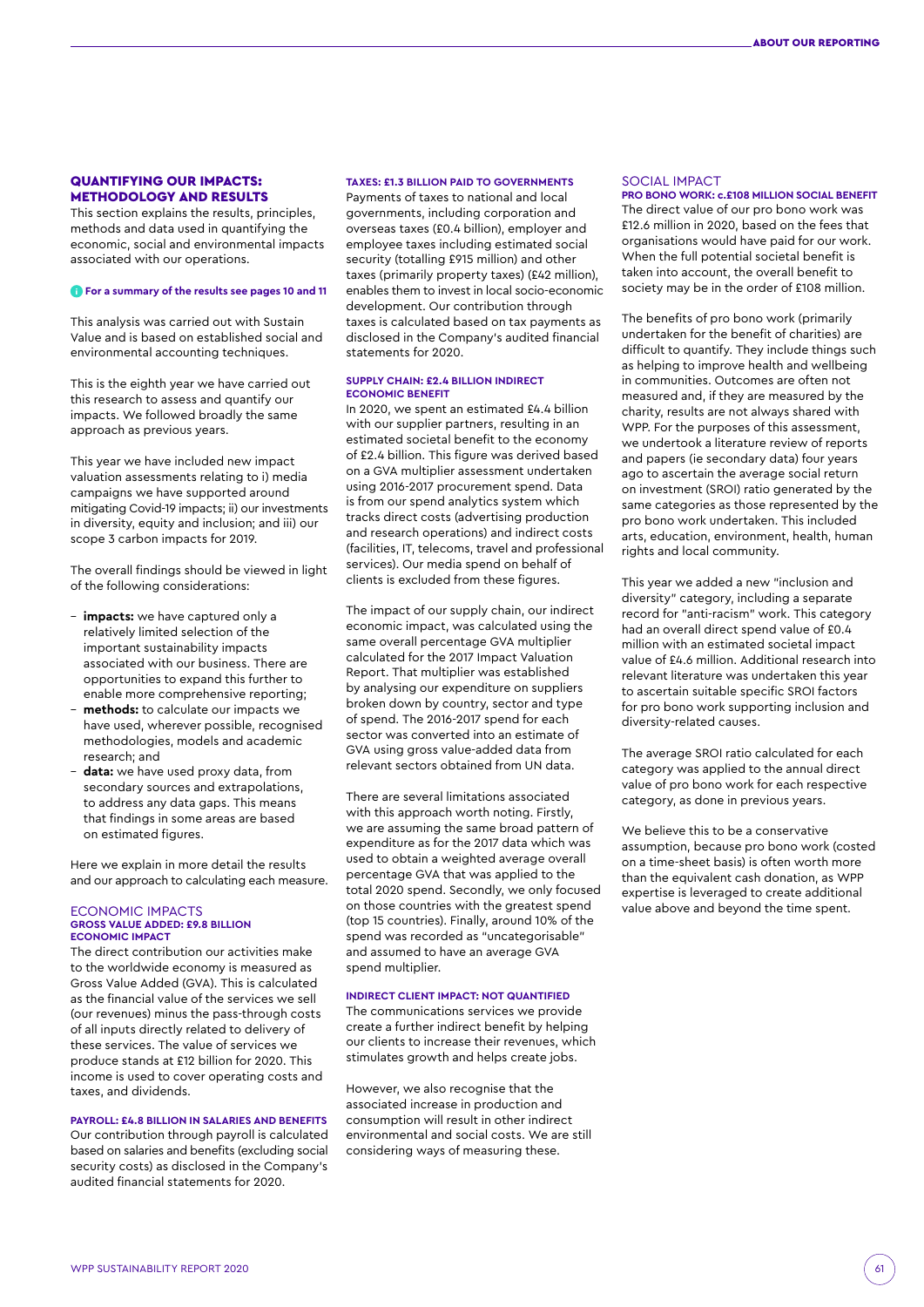## **CHARITABLE DONATIONS: c.£35 MILLION SOCIAL BENEFIT**

In 2020, the Company's direct charitable donations were £4.3 million. These donations support important work in areas covering education, health, human rights, local community, environment and the arts. This year, donations were also made for, and recorded separately for, inclusion and diversity (including anti-racism). The overall value of social benefits resulting from these donations is estimated to be around £35 million.

The approach to determining the additional societal value is based on the literature reviews of SROI ratios mentioned above, covering the same seven categories. The average SROI ratios found for each category were applied to the direct spend for each of those same categories. We recognise that individual projects can deliver very different returns. However, in the absence of project-by-project reporting, this method provides a useful order-of-magnitude indication of SROI.

## **FREE MEDIA SPACE: c.£506 MILLION OF SOCIAL BENEFIT FACILITATED**

WPP has also helped negotiate free media space for our pro bono clients worth over £59 million in 2020. This represents the cost saving to our pro bono clients for them not to have to purchase media space for their environmental and social campaigns. When the potential societal impact is factored in, we estimate this could have generated societal value in the order of £506 million. The sum is considerably higher than in previous years due to the significant additional spend (over £54 million) this year on Covid-19.

This year, spend was broken down into "Covid-19 causes", "inclusion and diversity" and "all other categories". To estimate an overall societal value, the SROI ratios specifically determined for inclusion and diversity and health were applied to the corresponding spend amounts. The SROI ratio applied to "all other categories" was an overall weighted average SROI ratio based on the ratios and spend for pro bono work and charitable donations, as in previous years, but this time excluding the inclusion and diversity and health-related components.

## **INTERNSHIPS AND APPRENTICESHIPS: £7.5 MILLION SOCIAL BENEFIT**

In 2020, we provided 7,190 paid internship and apprenticeship positions across the Group. We estimate these create benefits worth £7.5 million, because some interns will be offered a position in a WPP company at the end of their internship and others are likely to find jobs elsewhere more quickly.

The value is based on the same value multiplier as developed in 2014 but adjusted for inflation. This assumed that a certain proportion of interns find jobs at WPP or other companies and are therefore able to earn a monthly salary faster than they would have done without the internship. The approach takes into account the number of interns worldwide and the proportion likely to find a position at the end of their internship/apprenticeship placement and with the average additional income that the person would have earned as a result of the work placement. Further work is needed to calculate these benefits more accurately and to capture regional variation.

#### **TRAINING: £19.7 MILLION MINIMUM SOCIETAL BENEFIT**

The £19.7 million represents a lower-end estimate of overall value as it only reflects course costs rather than the overall benefit that staff receiving the training will gain in terms of their enhanced human capital value. The latter will be manifested when they leave the company, along with the human capital gained through their on-the-job experience. It is also recognised that this training will generate additional value (ie SROI) for WPP from improved staff productivity and recruitment cost savings. These should effectively be captured through future enhanced gross value added (GVA) generated by WPP.

We hope to include an estimate of additional value added to staff in subsequent reports.

## **SUPPLIER DIVERSITY SPEND: \$94 MILLION**

In 2020, WPP collated data for the third time on supplier diversity in relation to its supplier spend in the United States. In total, \$94 million was spent on diverse suppliers, of which 64% was on women-owned business enterprises, 14% on minority- and women-owned business enterprises, 9% on minority business enterprises and 13% on "other". Overall, 57% of this spend was with certified suppliers, and 47% with classified suppliers. This spend generates a range of potentially significant benefits for WPP, the suppliers, and the wider economy. Further work is needed to better quantify the full impacts of our spend with diverse suppliers.